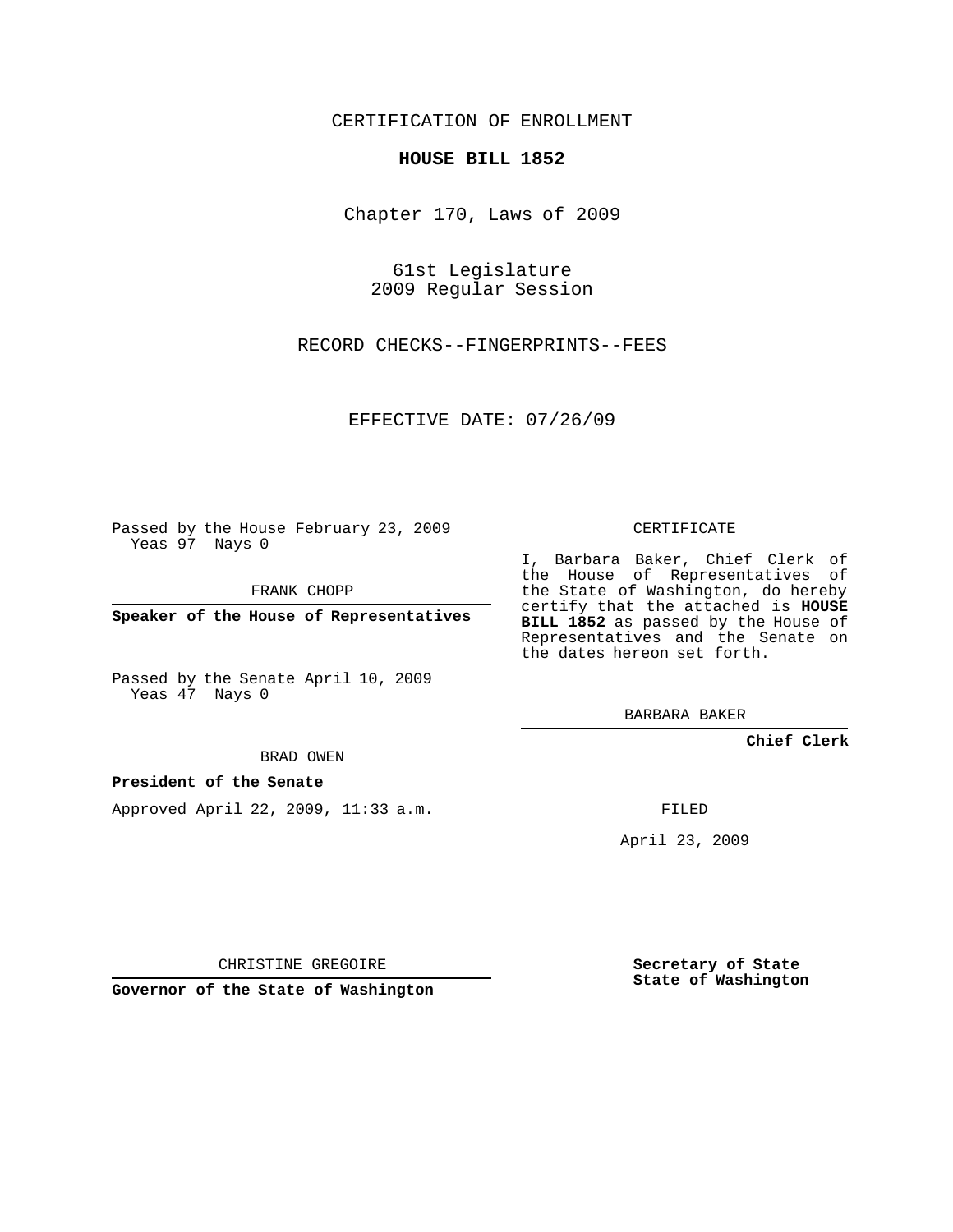## **HOUSE BILL 1852** \_\_\_\_\_\_\_\_\_\_\_\_\_\_\_\_\_\_\_\_\_\_\_\_\_\_\_\_\_\_\_\_\_\_\_\_\_\_\_\_\_\_\_\_\_

\_\_\_\_\_\_\_\_\_\_\_\_\_\_\_\_\_\_\_\_\_\_\_\_\_\_\_\_\_\_\_\_\_\_\_\_\_\_\_\_\_\_\_\_\_

Passed Legislature - 2009 Regular Session

**State of Washington 61st Legislature 2009 Regular Session**

**By** Representatives Appleton and Hinkle; by request of Washington State Patrol

Read first time 01/30/09. Referred to Committee on Public Safety & Emergency Preparedness.

 AN ACT Relating to record checks using fingerprints; and amending RCW 43.43.838.

BE IT ENACTED BY THE LEGISLATURE OF THE STATE OF WASHINGTON:

 **Sec. 1.** RCW 43.43.838 and 2007 c 17 s 5 are each amended to read as follows:

 (1) After January 1, 1988, and notwithstanding any provision of RCW 43.43.700 through 43.43.810 to the contrary, the state patrol shall furnish a transcript of the conviction record pertaining to any person for whom the state patrol or the federal bureau of investigation has a record upon the written request of:

(a) The subject of the inquiry;

 (b) Any business or organization for the purpose of conducting evaluations under RCW 43.43.832;

(c) The department of social and health services;

 (d) Any law enforcement agency, prosecuting authority, or the 16 office of the attorney general;

 (e) The department of social and health services for the purpose of meeting responsibilities set forth in chapter 74.15, 18.51, 18.20, or 72.23 RCW, or any later-enacted statute which purpose is to regulate or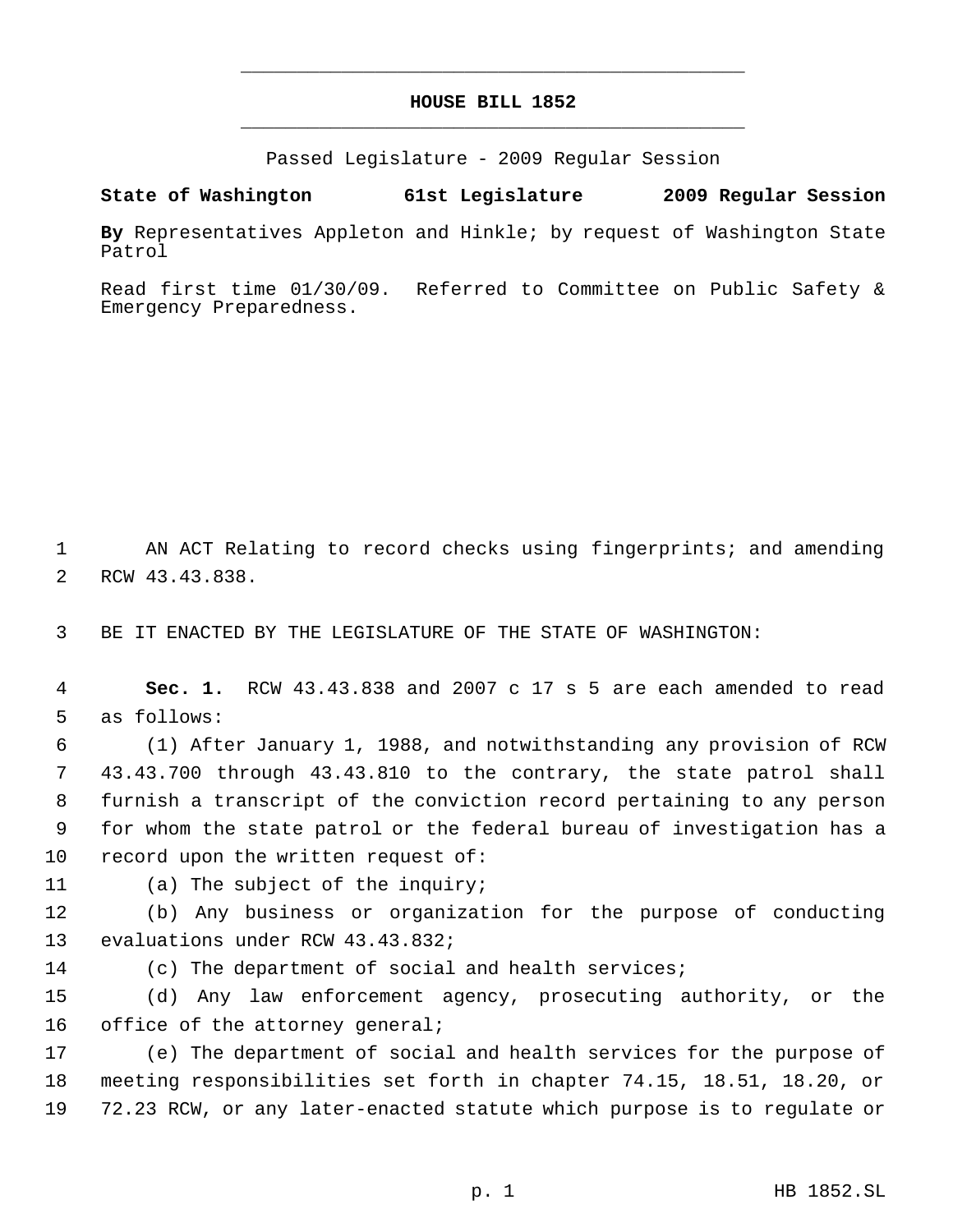license a facility which handles vulnerable adults. However, access to conviction records pursuant to this subsection (1)(e) does not limit or restrict the ability of the department to obtain additional information regarding conviction records and pending charges as set forth in RCW 74.15.030(2)(b); or

 (f) The department of early learning for the purpose of meeting responsibilities in chapter 43.215 RCW.

 (2) The state patrol shall by rule establish fees for disseminating records under this section to recipients identified in subsection (1)(a) and (b) of this section. The state patrol shall also by rule establish fees for disseminating records in the custody of the national crime information center. The revenue from the fees shall cover, as nearly as practicable, the direct and indirect costs to the state patrol of disseminating the records. No fee shall be charged to a 15 nonprofit organization for the records check. ((In the case of record checks using fingerprints requested by school districts and educational 17 service -districts, -the -state -patrol -shall -charge -only -for -the incremental costs associated with checking fingerprints in addition to 19 name and date of birth.)) Record checks requested by school districts and educational service districts using only name and date of birth 21 ((shall continue to)) will be provided free of charge.

 (3) No employee of the state, employee of a business or organization, or the business or organization is liable for defamation, invasion of privacy, negligence, or any other claim in connection with any lawful dissemination of information under RCW 43.43.830 through 43.43.840 or 43.43.760.

 (4) Before July 26, 1987, the state patrol shall adopt rules and forms to implement this section and to provide for security and privacy of information disseminated under this section, giving first priority to the criminal justice requirements of this chapter. The rules may include requirements for users, audits of users, and other procedures to prevent use of civil adjudication record information or criminal history record information inconsistent with this chapter.

 (5) Nothing in RCW 43.43.830 through 43.43.840 shall authorize an employer to make an inquiry not specifically authorized by this chapter, or be construed to affect the policy of the state declared in